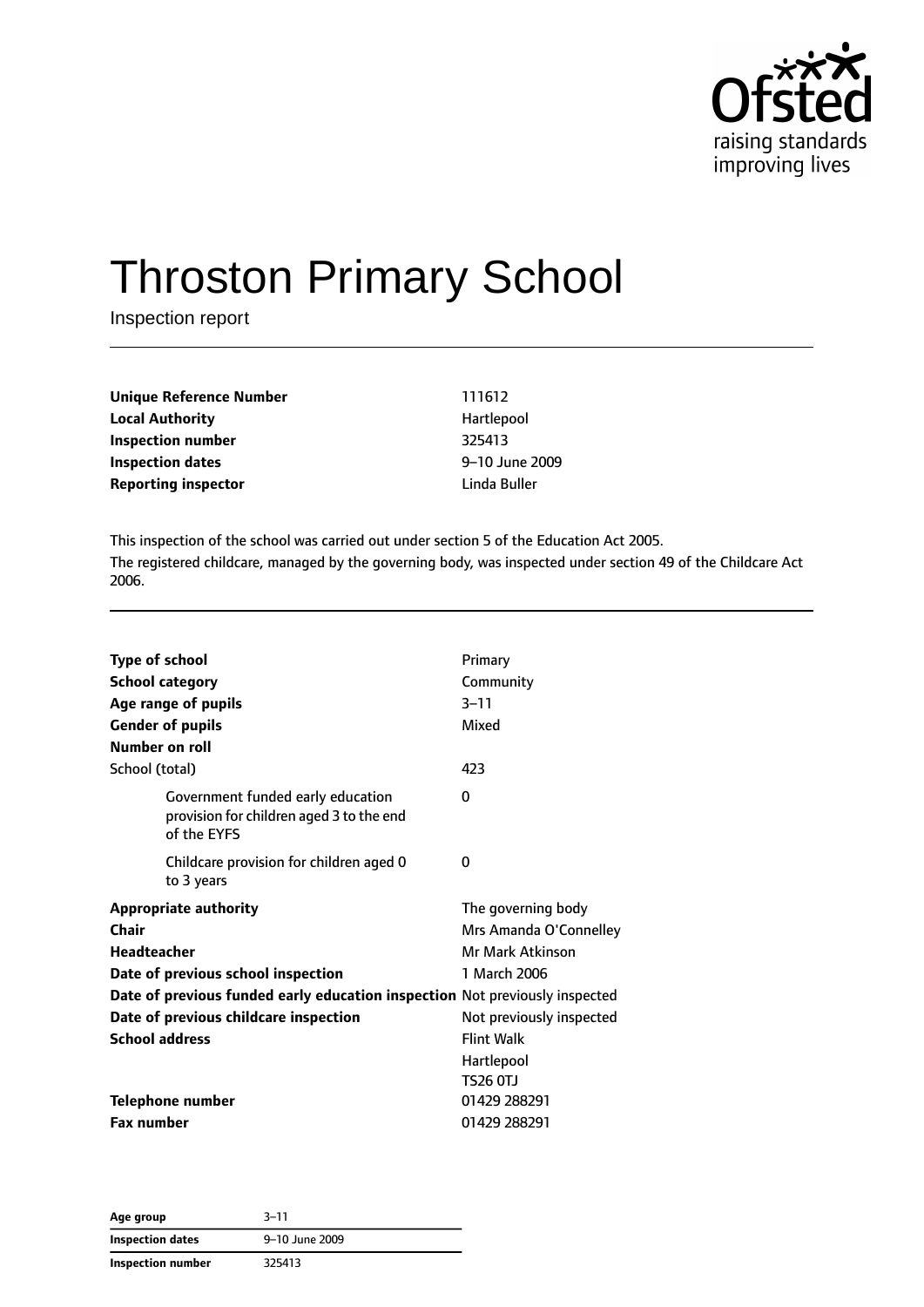.

<sup>©</sup> Crown copyright 2009

Website: www.ofsted.gov.uk

This document may be reproduced in whole or in part for non-commercial educational purposes, provided that the information quoted is reproduced without adaptation and the source and date of publication are stated.

Further copies of this report are obtainable from the school. Under the Education Act 2005, the school must provide a copy of this report free of charge to certain categories of people. A charge not exceeding the full cost of reproduction may be made for any other copies supplied.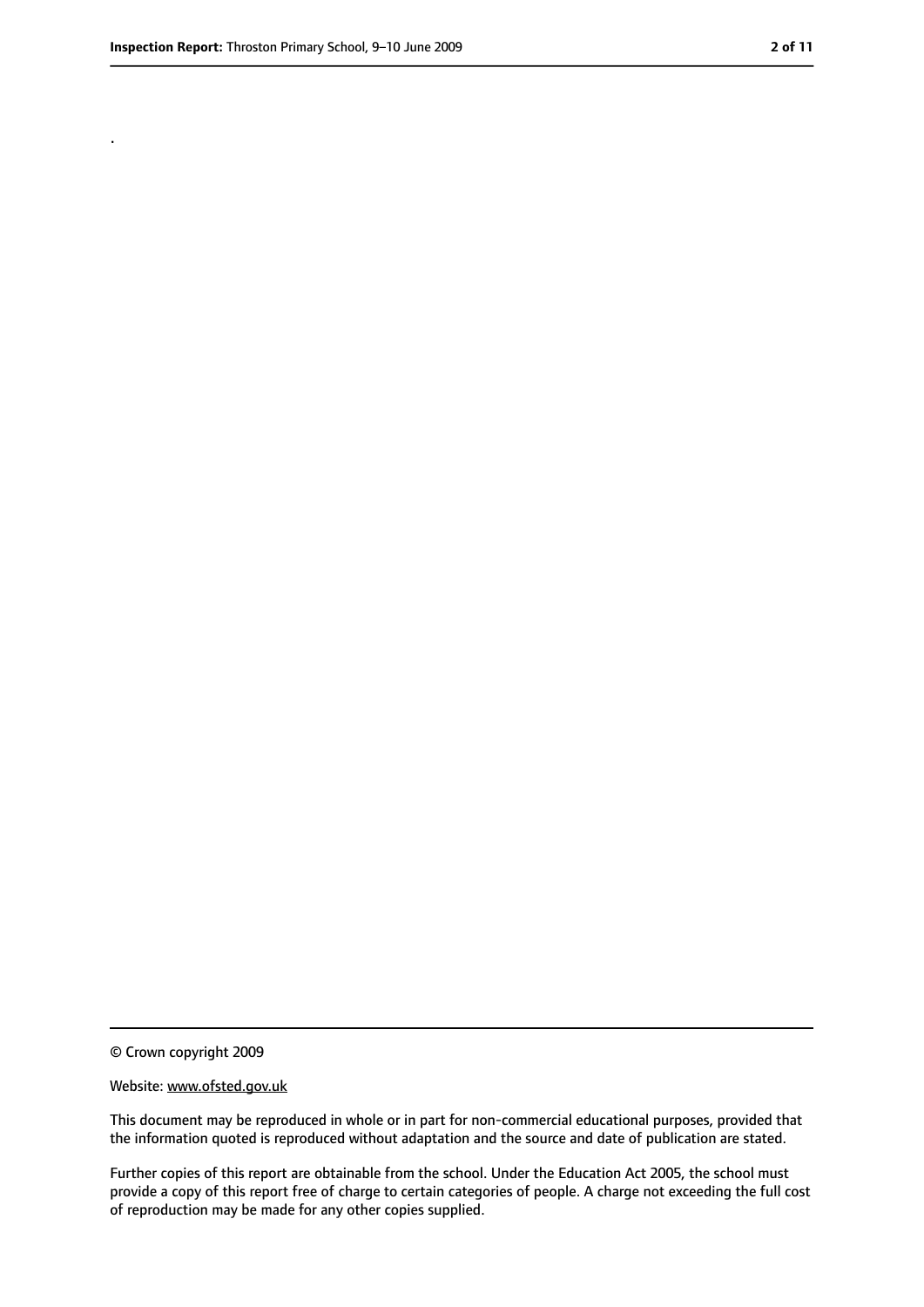# **Introduction**

The inspection was carried out by three additional inspectors.

### **Description of the school**

This school of above average size has few pupils from minority ethnic groups and currently there are no pupils who have a first language other than English. The proportions of pupils claiming free school meals or identified with learning difficulties and/or disabilities are below the national average, although this can vary significantly between different year groups. The Early Years Foundation Stage comprises of Nursery and Reception. A new headteacher was appointed to the school in September 2008.

#### **Key for inspection grades**

| Grade 1 | Outstanding  |
|---------|--------------|
| Grade 2 | Good         |
| Grade 3 | Satisfactory |
| Grade 4 | Inadequate   |
|         |              |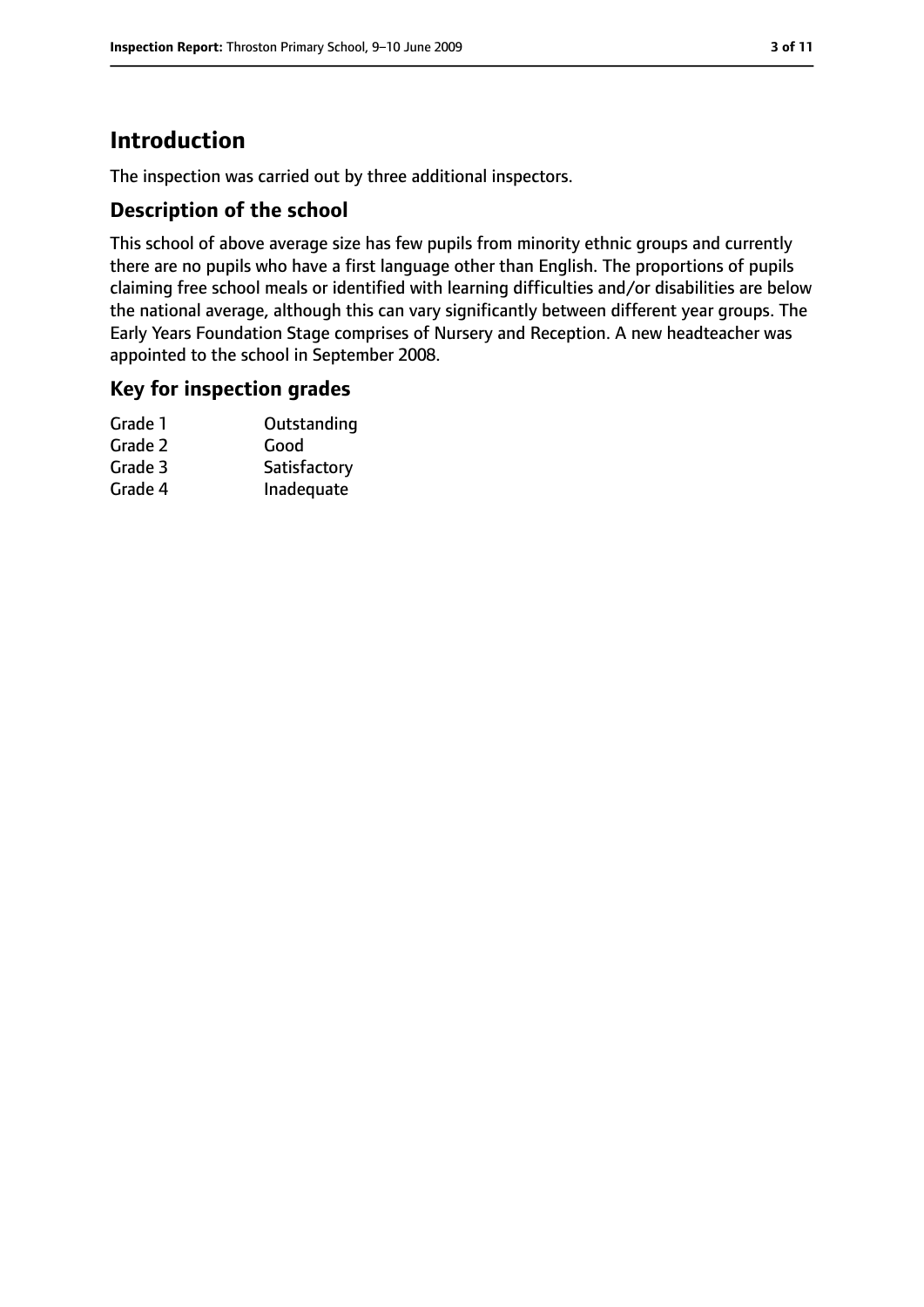# **Overall effectiveness of the school**

#### **Grade: 2**

This is a good school, where pupils' pastoral needs are extremely well met and achieve outstanding levels of personal development. The drive and ambition of the headteacher are at the heart of the school's success. His clear vision for future improvement is fully supported by staff, governors, pupils and parents who are confident that recent changes to the school's provision will in time provide pupils with an outstanding standard of education. The positive impact of recent changes to school provision demonstrates a good capacity for further improvement.

The excellent pastoral care of pupils is sustained through a strong commitment by all staff to ensuring equality and to the development of pupils' personal, social and health education. As a result, pupils are confident and sociable individuals who have an excellent understanding of keeping healthy in body and mind. Pupils say that they are proud of the school, enjoy coming, and feel safe and secure. Their behaviour in class and around school is excellent. Levels of attendance are rising and are now above the national average. Older pupils are trained as 'buddies' who successfully play their part in helping to make the school a harmonious and happy place in which to learn and play. Pupils have excellent attitudes to learning; they are caring and thoughtful to each other and have a keen understanding of what is right and wrong. These responsible attitudes together with good achievement prepare pupils well for their future learning.

Pupils' achievement is good. Good, varied teaching and an engaging curriculum are improving the rate of pupils' progress and resulting in higher standards. Since the last inspection, the school has successfully implemented good curriculum strategies to improve the quality of pupils' learning in Key Stage 1. For example, the programme to help pupils understand letters and sounds is now impacting well, resulting in above average standards in the current Year 1 and Year 2 classes. Although standards in the current Year 6 remain average, due to a significantly higher proportion of pupils who have difficulty with their learning than is usual for this school, this represents good achievement for these pupils from their well below average standards when they were seven. In the small minority of lessons where teaching is satisfactory, the pace is slower, expectations are not as high and pupils, particularly those of average ability, make satisfactory rather than good progress. Therefore, although the progress which pupils make in Key Stage 2 has improved year-on-year, it is not yet consistent in all year groups or subjects. In all key stages pupils with learning difficulties and/or disabilities make at least good progress. This is mainly because of early identification of their needs followed by good quality support including good partnerships with other agencies.

Leaders and managers operate good systems of monitoring and evaluation. Consequently, the school is largely accurate in its self-evaluation and has the information needed to set challenging targets for further improvement. The analysis of the progress which pupils make towards these targets is less rigorous and not yet used well enough to ensure that all pupils make consistently good progress. The school contributes well to community cohesion; close attention is given to developing pupils' understanding of equality and diversity and to developing excellent methods of communication to meet the needs of hard to reach families.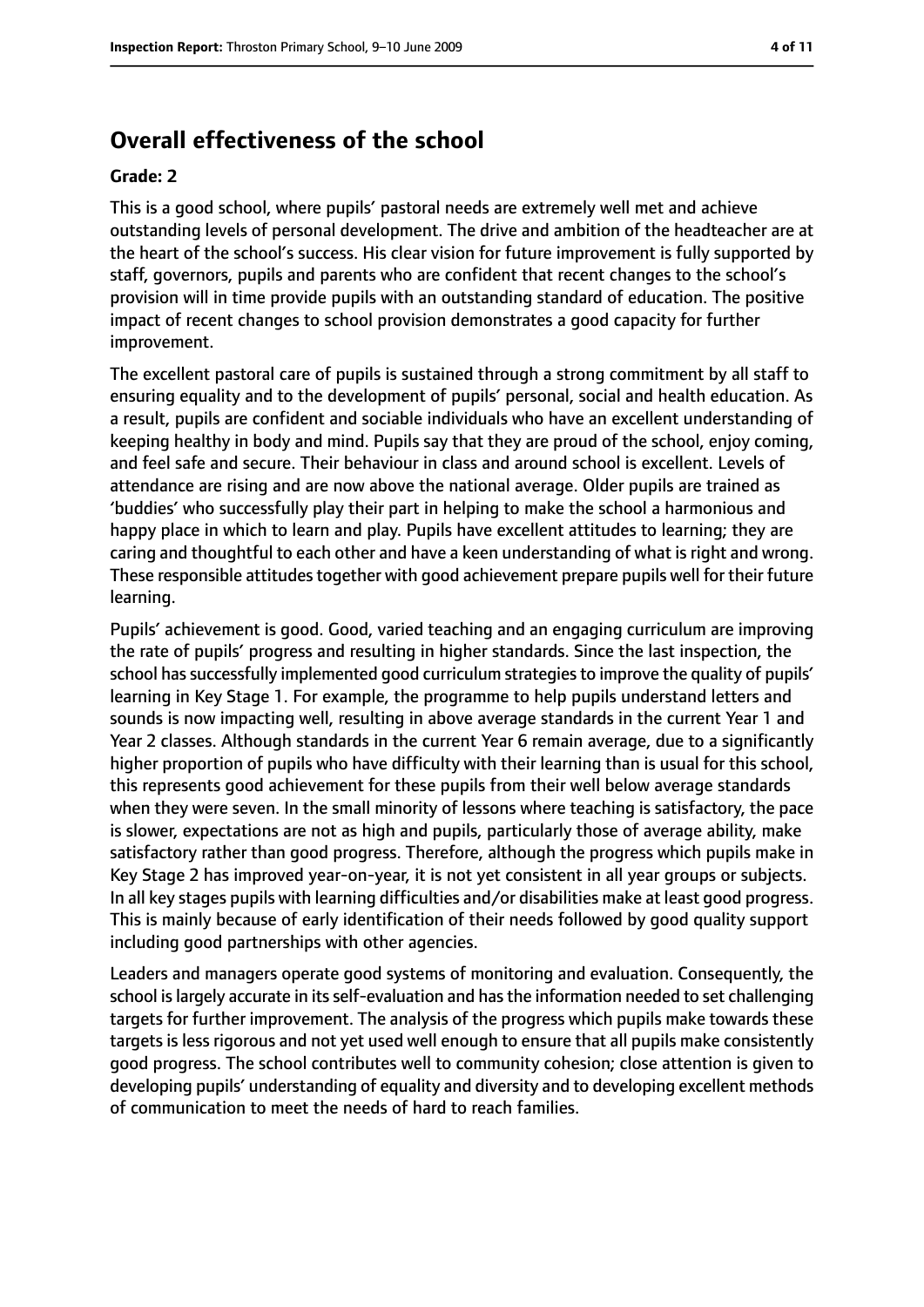# **Effectiveness of the Early Years Foundation Stage**

#### **Grade: 2**

Good leadership and management have resulted in considerable improvements to provision in the Early Years Foundation Stage. Children enter the Nursery with skills that are similar to those expected for their age. Achievement is good. Children currently in Reception have made good progressthrough the Early Years Foundation Stage and standards have risen and are now above average. They have made particularly good progress in their personal and social development. Children are outgoing, articulate and friendly. They play and work well together. Provision for children's learning and development is good. Activities are planned with children's interests in mind, for example, children in the Nursery demonstrate a keen interest in emergency vehicles while those in the Reception are enthused by pirates and jungles. However, it is not always clear what children are expected to learn from those activities they have chosen for themselves. Staff are generally good at supporting children's learning using questioning well to extend their understanding during focused activities. Better checks are being made on children's learning and assessment information is becoming more accurate. However, this information is not always used as well as it might be to inform planning for groups and individuals. Nevertheless, children with significant learning needs are generally being identified at an early stage and receive good support. Children are looked after well and welfare requirements are met.

## **What the school should do to improve further**

- Improve the quality of teaching and learning to ensure that the pace of all lessons is brisk and the level of demand on pupils is consistently high.
- Improve planning in the Early Years Foundation Stage to ensure that those activities which children choose for themselves have a clear learning purpose.
- Improve the analysis of the information gained from monitoring activities to ensure all pupils make consistently good progress.

# **Achievement and standards**

#### **Grade: 2**

Pupils' achievement is good and standards are above average overall. From average standards when they entered Year 1 pupils in Year 2 have made good progress to reach standards which are above average overall, although standards in writing remain lower than those in reading and mathematics. This good progress continues in Key Stage 2 with more than 50% of Year 5 pupils already working at the level expected for pupils at the end of the key stage. Although standards in the current Year 6 are average, due to an above average proportion of pupils who experience difficulty with their learning, this represents good progress given the well below average standards attained by these pupils when they were at the end of Key Stage 1. Pupils with learning difficulties and/or disabilities make good and at times outstanding progress due to well targeted support.

# **Personal development and well-being**

#### **Grade: 1**

Pupils' personal development and well-being including their spiritual, moral, social and cultural development are outstanding. A Year 6 pupil summed up pupils' views when saying, 'It's not just a school – it's a happy place where we make friends.' Relationships at all levels are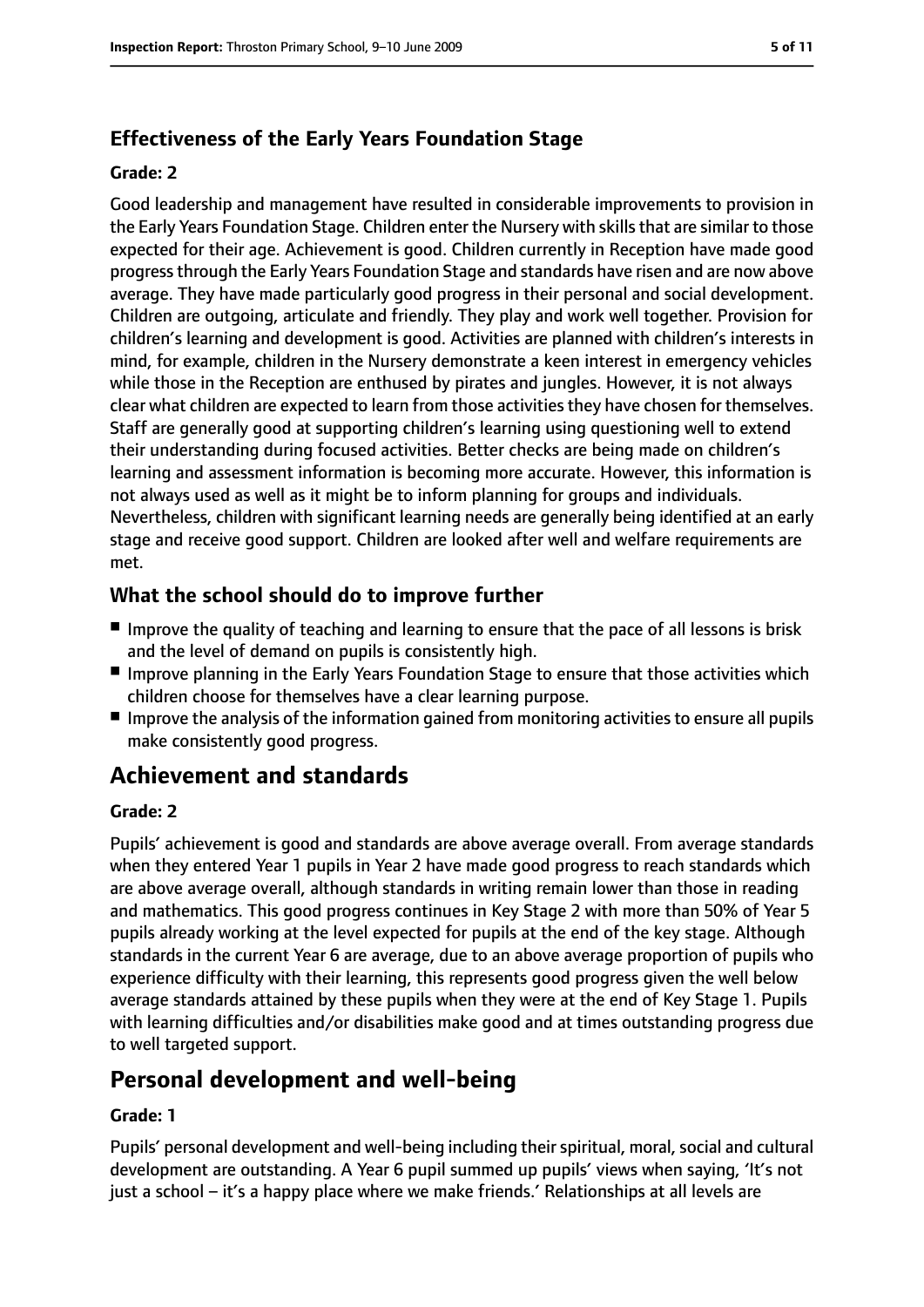outstanding. Behaviour is excellent. Pupils care for and respect each other, and know right from wrong. They value each other, and through their fundraising show it is important to help others. 'We are all exactly the same', commented one Year 5 pupil. Pupils enjoy coming to school and this is reflected in their good attendance. Pupils feel safe, know how to look after themselves and who to turn to if they have a problem. They recognise the value of staying healthy and keeping fit, and thoroughly enjoy the wide range of sporting activities. Pupils take their responsibilities, such as buddies, very seriously. This was evident in their care of younger pupils at playtimes and lunchtimes. Pupils have a strong voice in their school and in the local community. They are confident that they can really make a difference and are rightly proud of their efforts in looking after the environment. This enables pupils to successfully gain an insight into the responsibilities of adult life. Pupils are confident and have excellent social skills, which prepares them well for future learning.

# **Quality of provision**

## **Teaching and learning**

#### **Grade: 2**

Lessons benefit from the extremely positive attitude of learners and very good relationships between pupils and staff. Teachers have a good understanding of the importance of utilising different methods of teaching and learning and this is reflected in their detailed planning. Teachers make it clear to pupils what they are required to learn in each lesson. Work set for pupils is usually well matched to their ages and abilities. A minority of teaching, while satisfactory, lacks consistency in pace and challenge particularly for average attaining pupils in Key Stage 2 when pupils are taught in groups according to their ability. As a result, there are times when pupils spend too much time recapping on what they already know and are not given enough time to put their knowledge and skills into practice.

## **Curriculum and other activities**

#### **Grade: 2**

The good curriculum caters effectively for pupils' needs. Pupils are provided with excellent opportunities to promote their personal development. A well-planned programme of visits and visitors adds extra enjoyment and makes a good contribution to pupils' moral, spiritual, cultural and social development. Additional activities are a strength of the school. The pupils appreciate the extensive range of opportunities to learn new skills, for example, the jewellery and knitting clubs, which extends their learning. The school's commitment to the creative arts is reflected in the good standard of pupils' work displayed throughout the school. The curriculum is greatly enriched by experts in areas such as music, French and sport. The school has implemented a range of curriculum changes particularly in writing which are beginning to impact on standards. Currently, this is having a more immediate effect on younger children than those in Key Stage 2 who did not have the benefit of these initiatives when in Key Stage 1.

#### **Care, guidance and support**

#### **Grade: 2**

Very high standards of pastoral care ensure that pupils feel very safe and secure and this supports their excellent personal development and good achievement. Safeguarding procedures meet requirements. Vulnerable pupils are well cared for and this good support is enhanced by effective links with outside agencies. Pupils with learning difficulties and/or disabilities are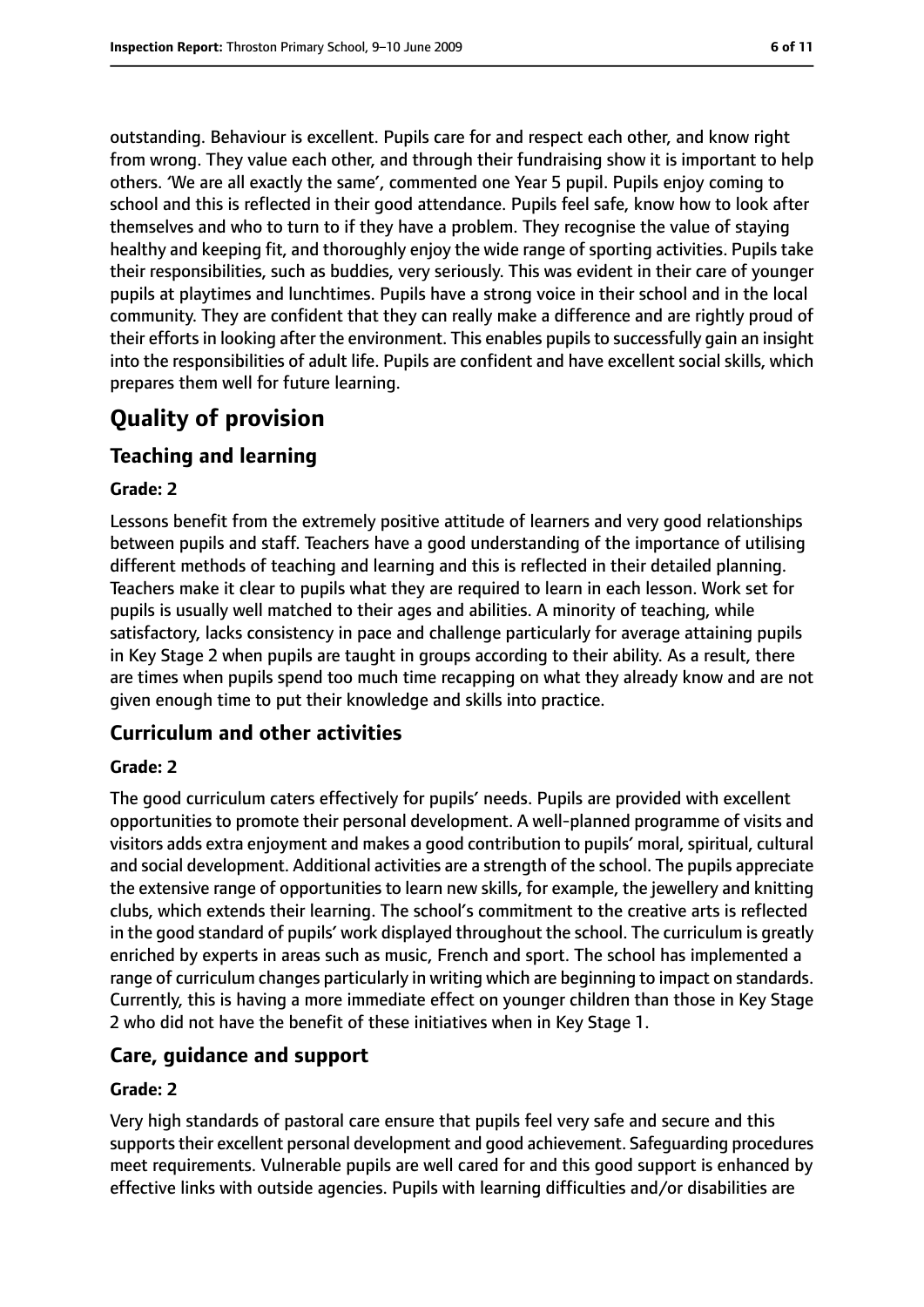fully included in the life of the school. They receive good support, which promotes both their outstanding personal development and good academic progress. While pupils do at times receive good guidance during lessons the guidance in pupils' books is inconsistent. In particular, more able pupils are not always told exactly how to improve their work. While pupils are often aware of their targets they are not always referred to in lessons or in teachers' marking.

# **Leadership and management**

#### **Grade: 2**

Leadership and management are good. The headteacher'sthoughtful and perceptive leadership is a major factor in improvements since the last inspection. There is a strong sense of common purpose based upon improving achievement and raising standards. The roles and responsibilities of the senior and middle leadership team are well defined. They are confident, skilled and undertake rigorous monitoring and evaluation of their areas of responsibilities. The quality of the school's self-evaluation is good. The school clearly and accurately identifies areas for improvement and establishes plans for development. The school has established a clear system to assess and track the standards which pupils reach. This information is used well to set challenging targets. However, analysis of the rate of pupils' progress towards these targets is less rigorous leading at times to inconsistent progress within year groups and in different subjects. Governors are supportive and have clear procedures to ensure that they fulfil all their statutory responsibilities. They have fully assumed their role as critical friends and hold leaders to account. Community cohesion is good. There is a strong involvement in the local community, well supported by the active Parents' Forum. The good curriculum promotes community cohesion at international level through the well planned cycle of subjects although there is less focus on promoting Britain as a multi-cultural society.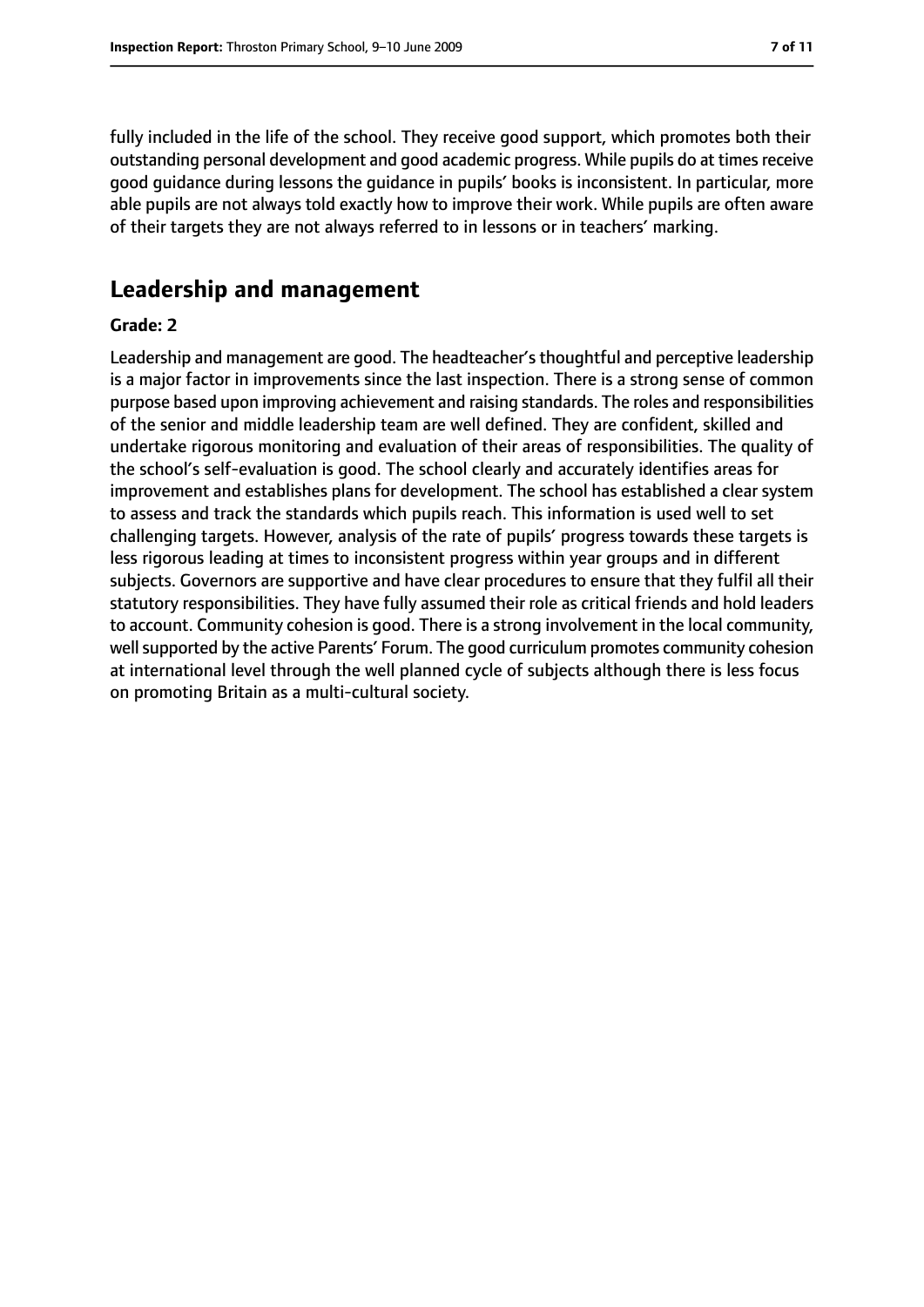**Any complaints about the inspection or the report should be made following the procedures set out in the guidance 'Complaints about school inspection', which is available from Ofsted's website: www.ofsted.gov.uk.**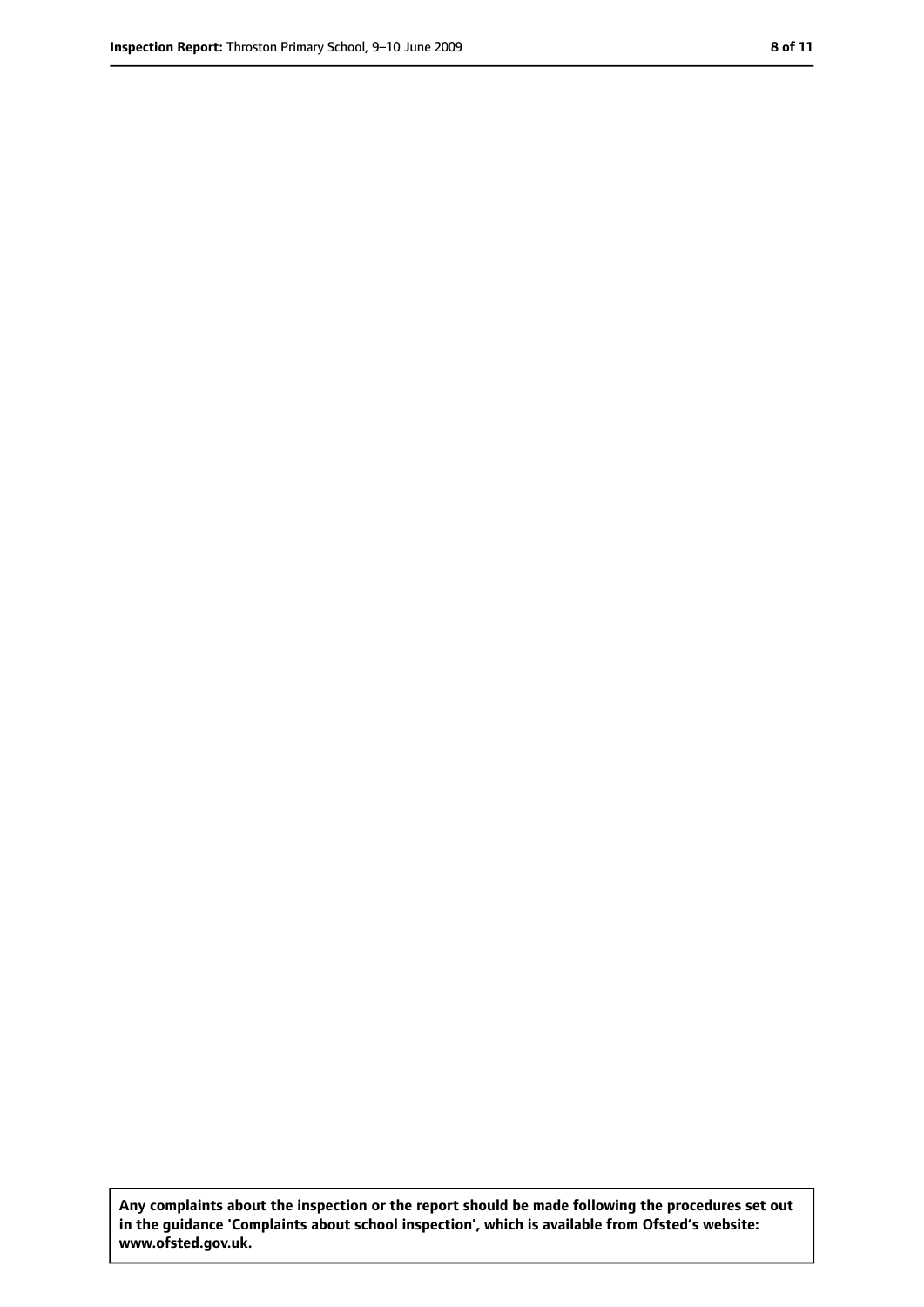# **Inspection judgements**

| key to judgements: grade 1 is outstanding, grade 2 good, grade 3 satisfactory, and ا | School         |
|--------------------------------------------------------------------------------------|----------------|
| arade 4 inadequate                                                                   | <b>Overall</b> |

### **Overall effectiveness**

| How effective, efficient and inclusive is the provision of<br>education, integrated care and any extended services in meeting the<br>needs of learners? |     |
|---------------------------------------------------------------------------------------------------------------------------------------------------------|-----|
| Effective steps have been taken to promote improvement since the last<br>inspection                                                                     | Yes |
| How well does the school work in partnership with others to promote learners'<br>well being?                                                            |     |
| The capacity to make any necessary improvements                                                                                                         |     |

# **Effectiveness of the Early Years Foundation Stage**

| How effective is the provision in meeting the needs of children in the<br>l EYFS?            |  |
|----------------------------------------------------------------------------------------------|--|
| How well do children in the EYFS achieve?                                                    |  |
| How good are the overall personal development and well-being of the children<br>in the EYFS? |  |
| How effectively are children in the EYFS helped to learn and develop?                        |  |
| How effectively is the welfare of children in the EYFS promoted?                             |  |
| How effectively is provision in the EYFS led and managed?                                    |  |

#### **Achievement and standards**

| How well do learners achieve?                                                                                 |  |
|---------------------------------------------------------------------------------------------------------------|--|
| The standards <sup>1</sup> reached by learners                                                                |  |
| How well learners make progress, taking account of any significant variations  <br>between groups of learners |  |
| How well learners with learning difficulties and/or disabilities make progress                                |  |

## **Annex A**

<sup>&</sup>lt;sup>1</sup>Grade 1 - Exceptionally and consistently high; Grade 2 - Generally above average with none significantly below average; Grade 3 - Broadly average to below average; Grade 4 - Exceptionally low.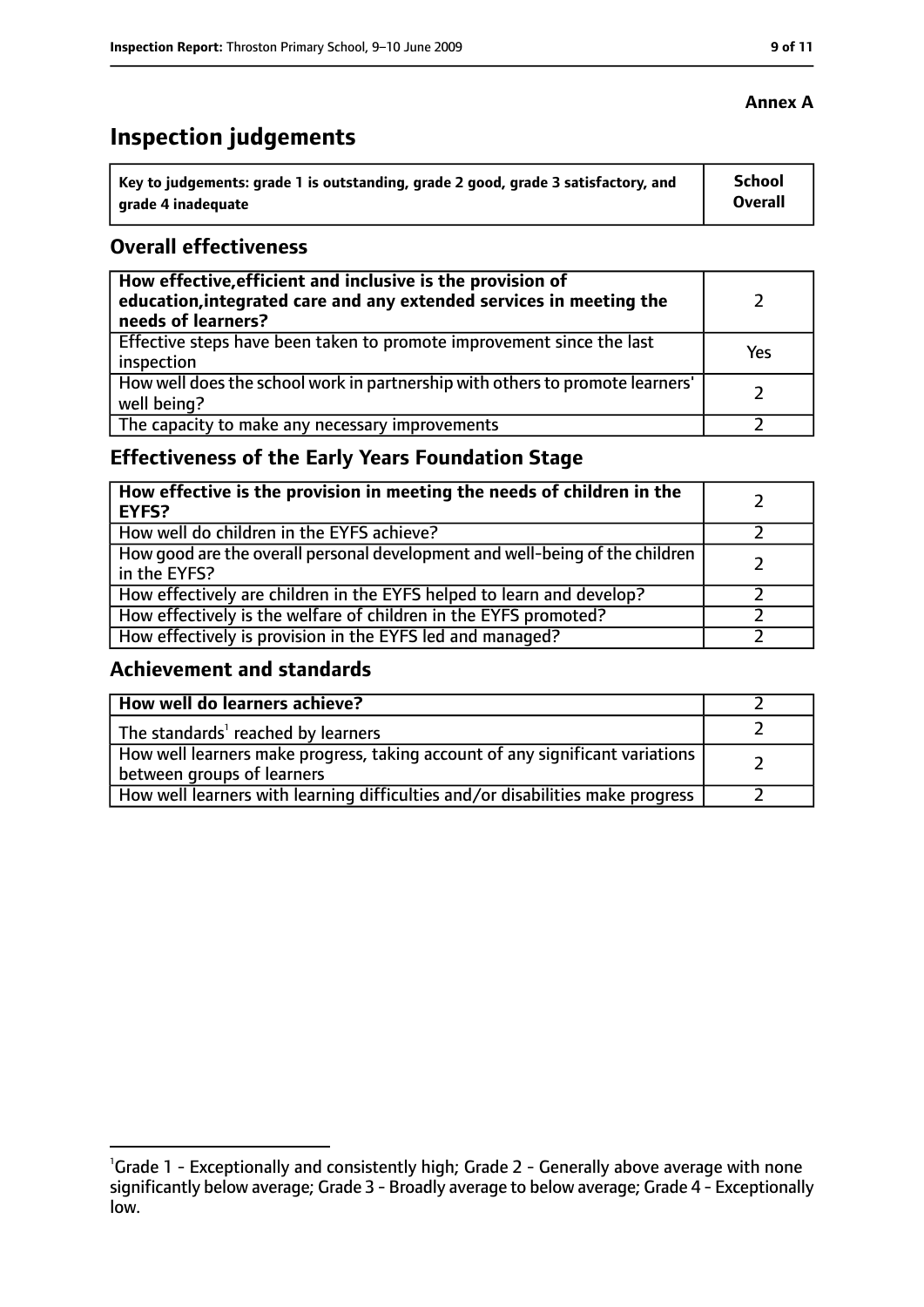# **Personal development and well-being**

| How good are the overall personal development and well-being of the<br>learners?                                 |  |
|------------------------------------------------------------------------------------------------------------------|--|
| The extent of learners' spiritual, moral, social and cultural development                                        |  |
| The extent to which learners adopt healthy lifestyles                                                            |  |
| The extent to which learners adopt safe practices                                                                |  |
| The extent to which learners enjoy their education                                                               |  |
| The attendance of learners                                                                                       |  |
| The behaviour of learners                                                                                        |  |
| The extent to which learners make a positive contribution to the community                                       |  |
| How well learners develop workplace and other skills that will contribute to<br>their future economic well-being |  |

# **The quality of provision**

| How effective are teaching and learning in meeting the full range of<br>learners' needs?              |  |
|-------------------------------------------------------------------------------------------------------|--|
| How well do the curriculum and other activities meet the range of needs and<br>interests of learners? |  |
| How well are learners cared for, quided and supported?                                                |  |

# **Leadership and management**

| How effective are leadership and management in raising achievement<br>and supporting all learners?                                              |     |
|-------------------------------------------------------------------------------------------------------------------------------------------------|-----|
| How effectively leaders and managers at all levels set clear direction leading<br>to improvement and promote high quality of care and education |     |
| How effectively leaders and managers use challenging targets to raise standards                                                                 |     |
| The effectiveness of the school's self-evaluation                                                                                               |     |
| How well equality of opportunity is promoted and discrimination eliminated                                                                      |     |
| How well does the school contribute to community cohesion?                                                                                      |     |
| How effectively and efficiently resources, including staff, are deployed to<br>achieve value for money                                          |     |
| The extent to which governors and other supervisory boards discharge their<br>responsibilities                                                  |     |
| Do procedures for safequarding learners meet current government<br>requirements?                                                                | Yes |
| Does this school require special measures?                                                                                                      | No  |
| Does this school require a notice to improve?                                                                                                   | No  |